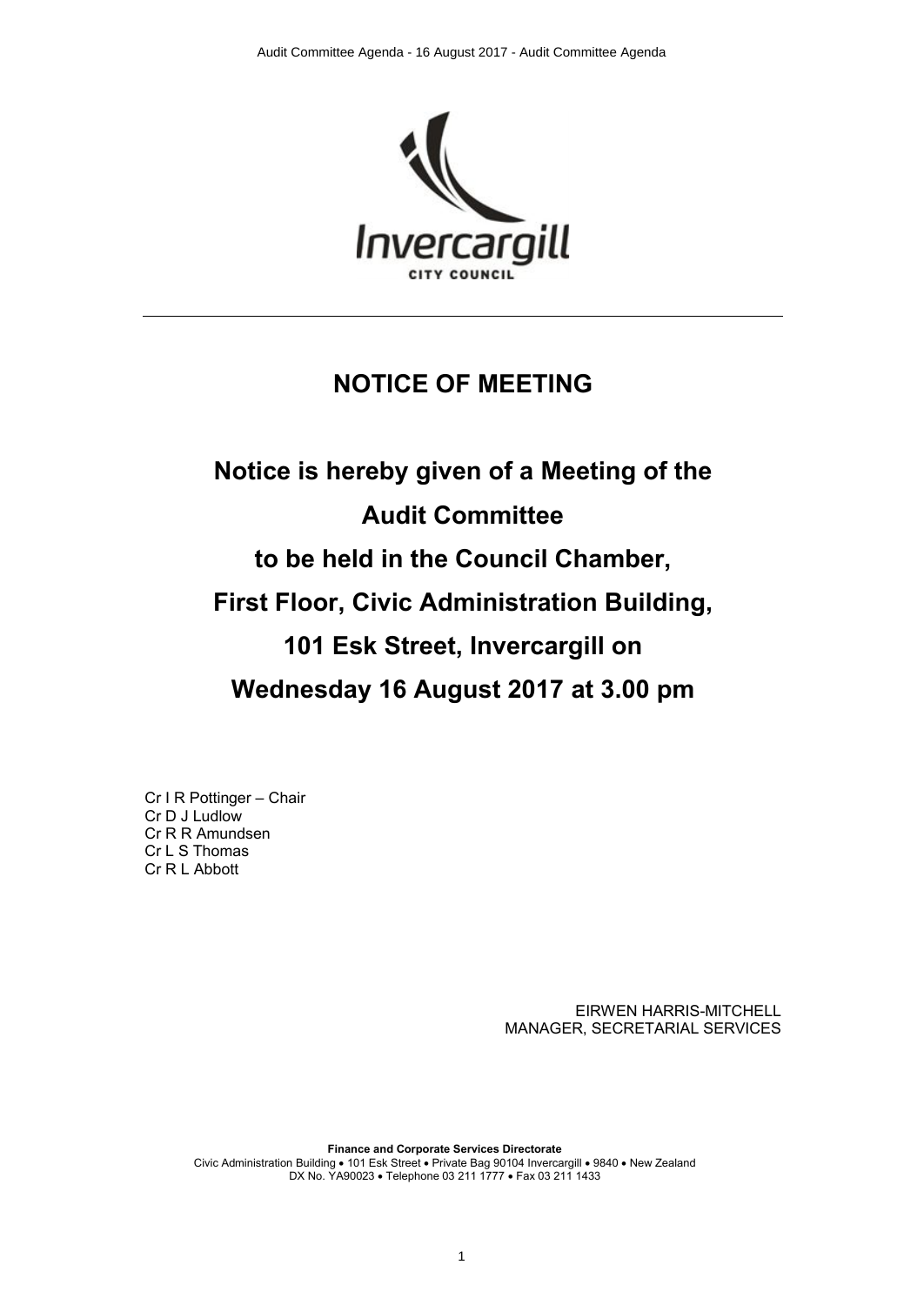## **A G E N D A**

#### 1. **APOLOGIES**

#### 2. **CONFIRMATION OF COMMITTEE MINUTES**

2.1 **28 MARCH 2017 4**

#### 3. **MATTERS ARISING**

### 4. **REPORT OF THE DIRECTOR OF WORKS AND SERVICES**

4.1 **DEVELOPMENT UPDATE OF THE 2018-2028 LONG TERM PLAN 7**

#### 5. **GENERAL BUSINESS**

#### 6. **PUBLIC EXCLUDED SESSION**

Moved, seconded that the public be excluded from the following parts of the proceedings of this meeting; namely

- *(a) Confirmation of Public Excluded Session Minutes 28 March 2017*
- *(b) Report of the Director of Finance and Corporate Services*

The general subject of each matter to be considered while the public is excluded, the reason for passing this resolution in relation to each matter, and the specific grounds under Section 48(1)(d) of the Local Government Official Information and Meetings Act 1987 for the passing of this resolution are as follows:

| General<br>subject<br>οf<br>each matter<br>be<br>to<br>considered | Reason for passing this<br>resolution in relation to<br>each matter                                                                                                                         | Ground(s)<br>under<br>Section 48(1) for<br>the<br>this<br>passing<br>οf<br>resolution |
|-------------------------------------------------------------------|---------------------------------------------------------------------------------------------------------------------------------------------------------------------------------------------|---------------------------------------------------------------------------------------|
| (a) Confirmation<br>οf<br>Minutes $-28$ March<br>2017             | Enable any local authority<br>holding the information to<br>carry on, without prejudice<br>disadvantage,<br>or<br>negotiations<br>(including)<br>commercial and industrial<br>negotiations) | Section 7(2)(i)                                                                       |

2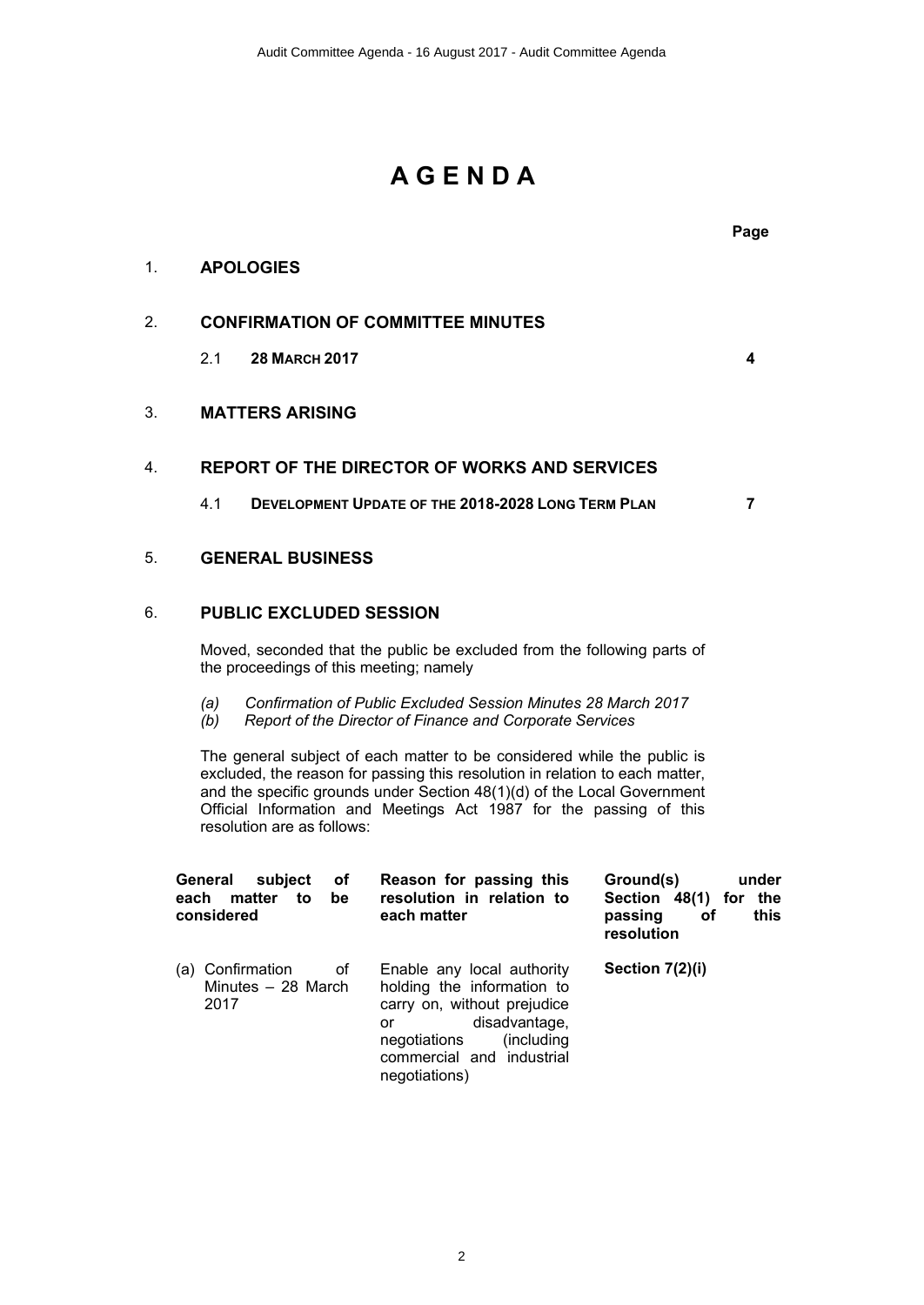| (b) 2017<br>Interim<br><b>Management Report</b>                              | Enable any local authority<br>holding the information to<br>carry on, without prejudice<br>disadvantage,<br>or<br>(including<br>negotiations<br>commercial and industrial<br>negotiations)        | Section 7(2)(i) |
|------------------------------------------------------------------------------|---------------------------------------------------------------------------------------------------------------------------------------------------------------------------------------------------|-----------------|
| Report of Ian Lothian                                                        | Enable any local authority<br>holding the information to<br>carry on, without prejudice<br>disadvantage,<br><b>or</b><br>(including<br>negotiations<br>commercial and industrial<br>negotiations) | Section 7(2)(i) |
| Audit<br>Engagement<br>Letter                                                | Enable any local authority<br>holding the information to<br>carry on, without prejudice<br>disadvantage,<br><b>or</b><br>(including<br>negotiations<br>commercial and industrial<br>negotiations) | Section 7(2)(i) |
| Audit for the Year<br>Ending 30 June 2017                                    | Enable any local authority<br>holding the information to<br>carry on, without prejudice<br>disadvantage,<br>or<br>negotiations<br>(including<br>commercial and industrial<br>negotiations)        | Section 7(2)(i) |
| Proposed to Conduct<br>the<br>Audit<br>of<br>City<br>Invercargill<br>Council | Enable any local authority<br>holding the information to<br>carry on, without prejudice<br>disadvantage,<br>or<br>(including<br>negotiations<br>commercial and industrial<br>negotiations)        | Section 7(2)(i) |

\*\*\*\*\*\*\*\*\*\*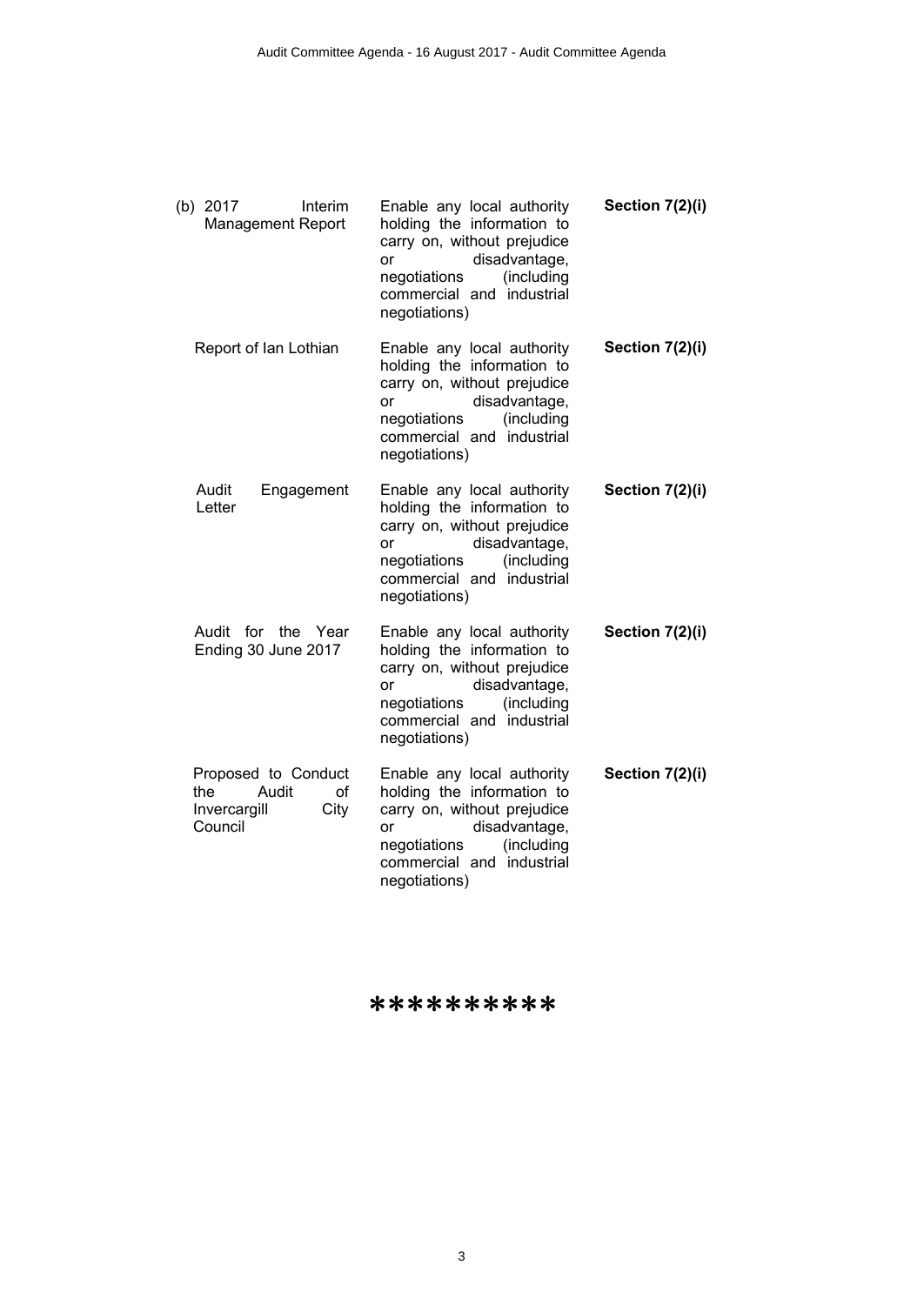#### **MINUTES OF THE MEETING OF THE AUDIT COMMITTEE HELD IN THE CE MEETING ROOM, CIVIC ADMINISTRATION BUILDING, 101 ESK STREET, INVERCARGILL, ON MONDAY 28 MARCH 2017 AT 10.00 AM**

- **PRESENT:** Cr I R Pottinger Chairman Cr D J Ludlow Cr R R Amundsen Cr L S Thomas Cr R L Abbott
- **IN ATTENDANCE:** CR L F Soper Mr R King – Chief Executive Officer Mr D J Johnston – Director of Finance and Corporate Services Ms M Short – Manager, Strategy and Policy Ms A K Sleeman – Committee Secretary Mr I Lothian – Audit NZ Mr C Genet – Audit NZ

#### 1. **APOLOGIES**

Nil

#### 2. **CONFIRMATION OF COMMITTEE MINUTES**

**17 OCTOBER 2016**

#### **It was resolved:**

The Committee note these minutes were from a meeting held to sign off the Annual Report and prior to Council Elections and a Committee being formed. Therefore they cannot be signed off by the current members of the Committee and are accepted as notes.

#### 3. **MATTERS ARISING**

Nil

#### 4. **GENERAL BUSINESS**

Nil

#### 5. **PUBLIC EXCLUDED SESSION**

Moved Cr Ludlow, seconded Cr Abbott and **RESOLVED** that the public be excluded from the following parts of the proceedings of this meeting, namely: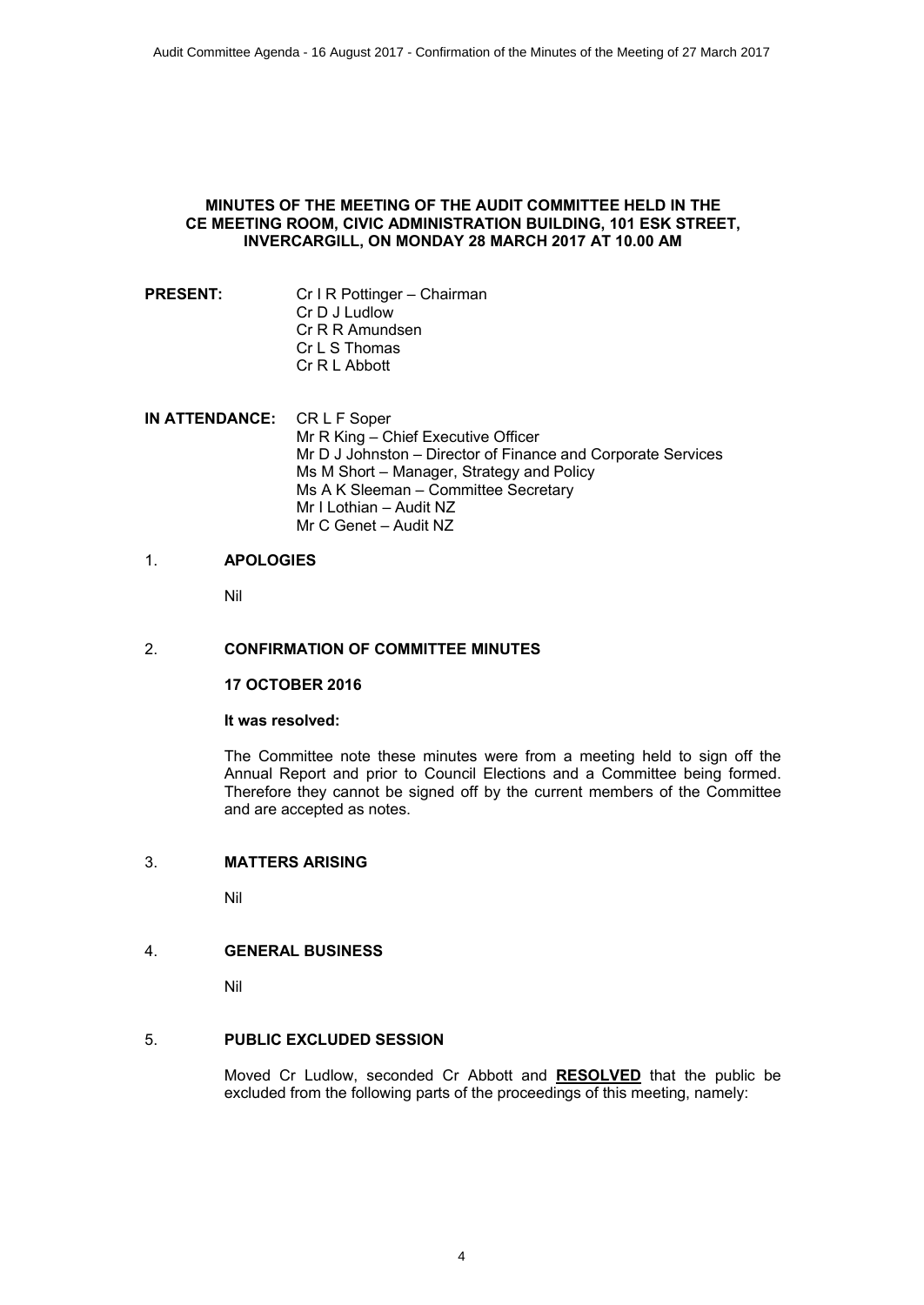- (a) Minutes for Confirmation from the Meeting of 17 October 2016
- (b) Matters Arising<br>(c) Welcome and li
- $\overrightarrow{c}$  Welcome and Introduction to Audit New Zealand (d) Audit Sub Committee Terms of Reference
- Audit Sub Committee Terms of Reference
- (e) Rugby Park Stadium Legal Opinion
- (f) General Business

|    | General subject of each<br>matter to be considered                        | <b>Reason for</b><br>passing this<br>resolution in<br>relation to each<br>matter                                                                                                                  | Ground(s) under<br>Section 48(1) for<br>the passing of<br>this resolution |
|----|---------------------------------------------------------------------------|---------------------------------------------------------------------------------------------------------------------------------------------------------------------------------------------------|---------------------------------------------------------------------------|
| a) | <b>Minutes for Confirmation</b><br>from the Meeting of 17<br>October 2016 | Enable any local<br>authority holding<br>the information to<br>carry out, without<br>prejudice or<br>disadvantage,<br>negotiations<br>(including<br>commercial and<br>industrial<br>negotiations) | Section 7(2(i))                                                           |
| b) | <b>Matters Arising</b>                                                    | Enable any local<br>authority holding<br>the information to<br>carry out, without<br>prejudice or<br>disadvantage,<br>negotiations<br>(including<br>commercial and<br>industrial<br>negotiations) | Section 7(2(i))                                                           |
| c) | <b>Welcome and Introduction</b><br>to Audit New Zealand                   | Prevent the<br>disclosure or use of<br>official information<br>for improper gain or<br>improper<br>advantage.                                                                                     | Section 7(2(j))                                                           |
| d) | <b>Audit Sub Committee</b><br><b>Terms of Reference</b>                   | Enable any local<br>authority holding<br>the information to<br>carry out, without<br>prejudice or<br>disadvantage,<br>negotiations<br>(including<br>commercial and<br>industrial<br>negotiations) | Section 7(2)(i)                                                           |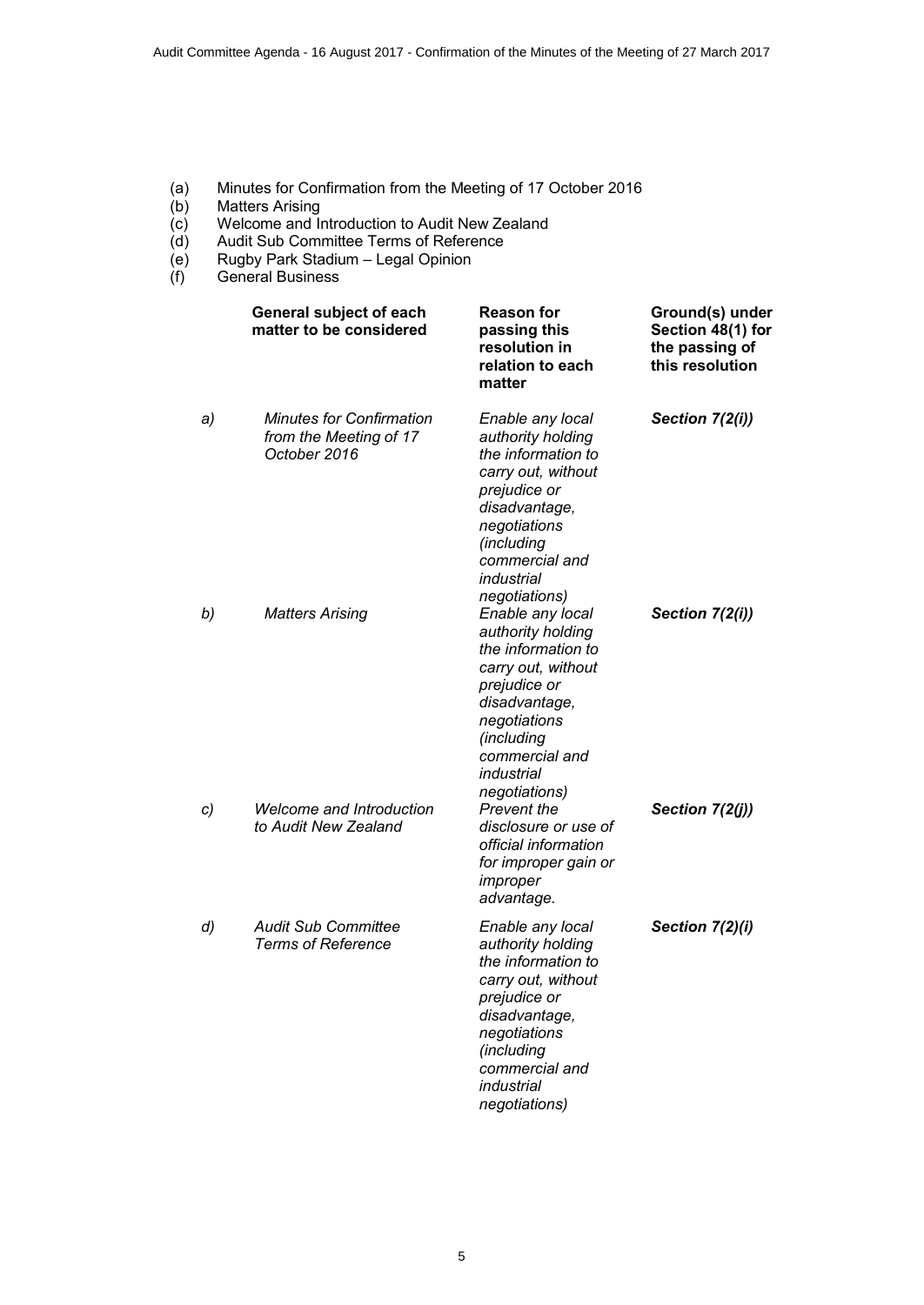*e) Rugby Park Stadium - Legal Opinion*

*Maintain legal professional privilege.*

*Section 7(2(g))*

*f) General Business Prevent the* 

*disclosure or use of official information for improper gain or improper advantage.*

*Section 7(2(j))*

\*\*\*\*\*\*\*\*\*\*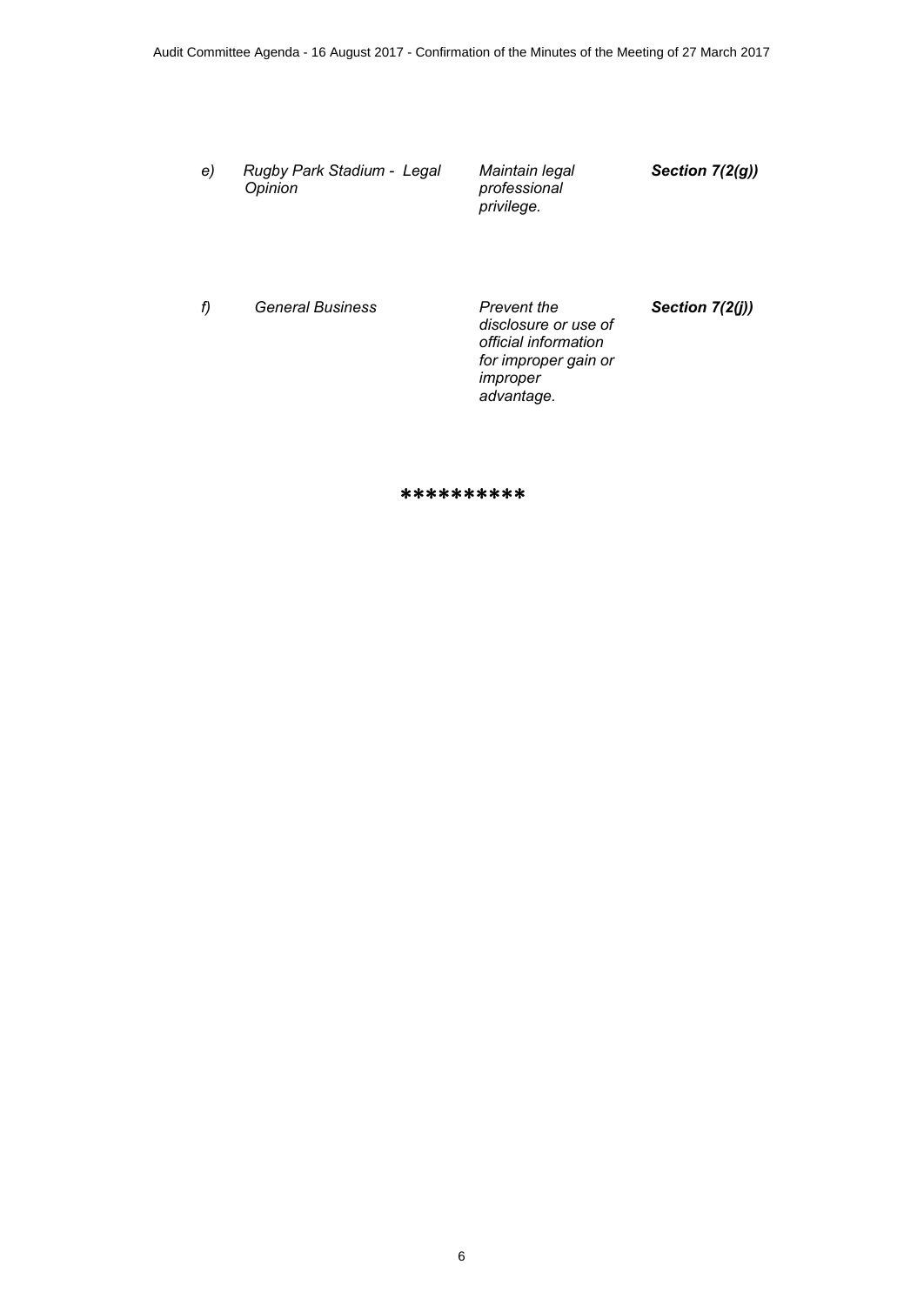#### **TO: AUDIT COMMITTEE**

#### **FROM: THE DIRECTOR OF WORKS AND SERVICES**

**MEETING DATE: WEDNESDAY 16 AUGUST 2017**

#### **DEVELOPMENT UPDATE OF THE 2018-2028 LONG TERM PLAN**

**Report Prepared by:** Peter Thompson - Aquatic Services Manager

#### **SUMMARY**

This report updates the development of the 2018-2028 Long Term Plan as at 3 August 2017 and discusses both risks and mitigation measures.

#### **RECOMMENDATIONS**

#### **That the report on Development Update of the 2018-2028 Long Term Plan be received.**

#### **IMPLICATIONS**

| 1.          | Has this been provided for in the Long Term Plan/Annual Plan?                                                      |
|-------------|--------------------------------------------------------------------------------------------------------------------|
|             | <b>NA</b>                                                                                                          |
| 2.          | Is a budget amendment required?                                                                                    |
|             | <b>NA</b>                                                                                                          |
| 3.          | Is this matter significant in terms of Council's Policy on Significance?                                           |
|             | <b>NA</b>                                                                                                          |
| $\mathbf 4$ | Implications in terms of other Council Strategic Documents or Council Policy?                                      |
|             | Yes - Long Term Plan                                                                                               |
| 5.          | Have the views of affected or interested persons been obtained and is any further<br>public consultation required? |
|             | NA.                                                                                                                |
| 6.          | Has the Child, Youth and Family Friendly Policy been considered?                                                   |
|             | <b>NA</b>                                                                                                          |

#### **2018 – 2028 LONG TERM PLAN DEVELOPMENT BACKGROUND**

The Long Term Plan (LTP) is a key strategic document of Council, its purpose is to

- ∑ Describe the Council's activities and the community outcomes it aims to achieve. ∑ Provide integrated decision-making and coordination of the resources, as set out in
- section 93 (6)(c) of the Local Government Act:
	- $\circ$  describe the activities of the local authority; and
	- o describe the community outcomes of the local authority's district or region; and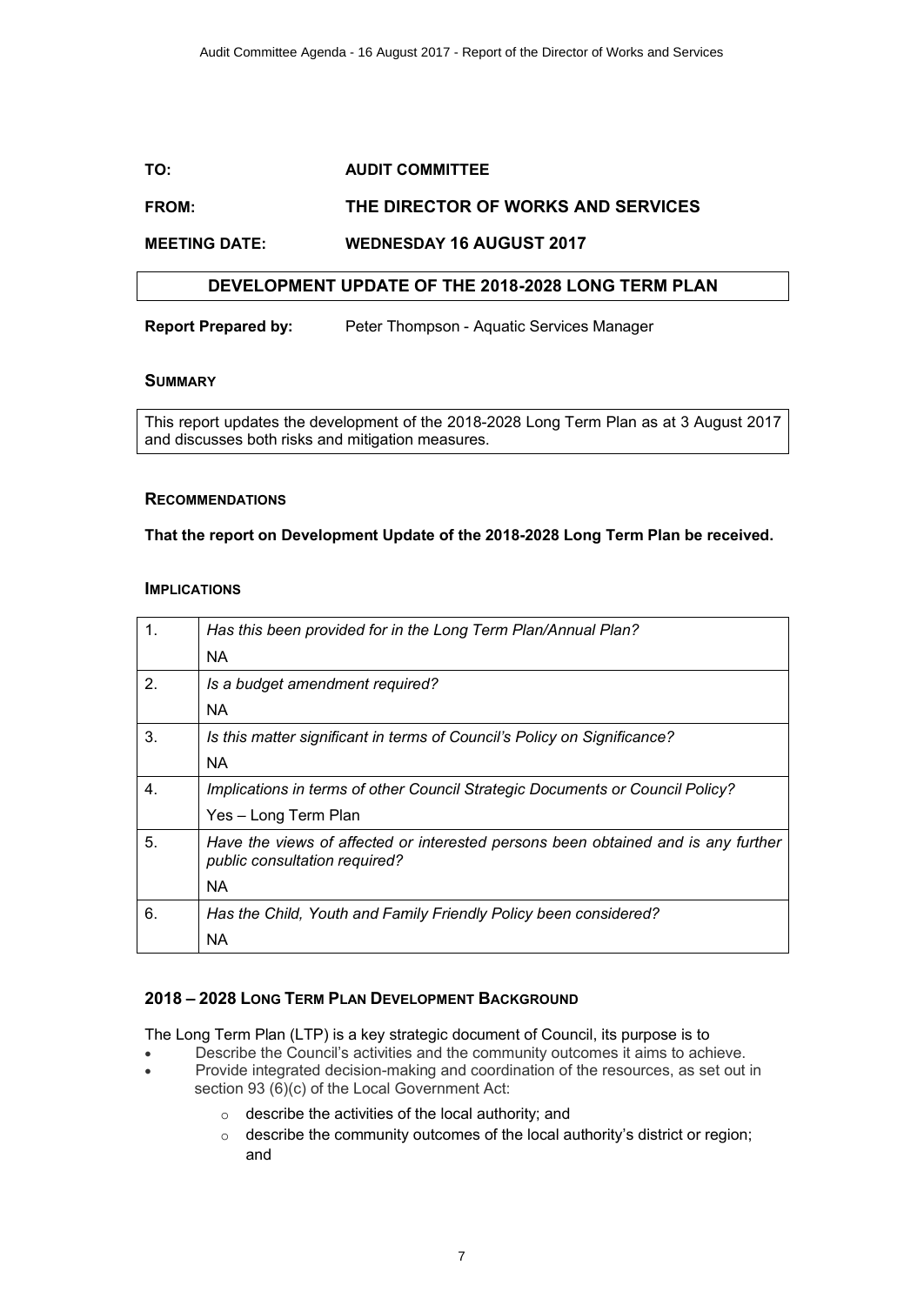- $\circ$  provide integrated decision-making and co-ordination of the resources of the local authority; and
- $\circ$  provide a long-term focus for the decisions and activities of the local authority; and
- $\circ$  provide a basis for accountability of the local authority to the community.
- Provide a long-term focus.
- Show accountability to the community.
- ∑ Provide an opportunity for participation by the public in council decision-making processes.

The LTP outlines all the things a council does and how they all fit together. They show what will be done over the Plan's 10-year period (or 30 years for some infrastructure areas), why the council is doing things and the cost to do these things.

LTP's are developed every 3 years and each year during the intervening 2-year period between LTP's Council also produces an Annual Plan. An Annual Report is also produced every year.

| Year 1 LTP -  | Year 2 LTP         | Year 3 LTP           |
|---------------|--------------------|----------------------|
| TP            | <b>Annual Plan</b> | <b>Annual Plan</b>   |
| Annual Report | Annual Report      | <b>Annual Report</b> |

The Annual Plan is adopted prior to the start of the financial year and sets out Council's plan for achieving its goals in the following 12 months.

The Annual Report must be adopted by October 31<sup>st</sup> each year and outlines whether Council has achieved what it had planned to do, and what it spent as per the previous Annual Plan (or LTP).

It is important to note that a published LTP is a 'living' document and can change, when required, subject to the Annual Plan consultation process.

#### **2018-2028 LTP STATUS**

In late January this year, a LTP working group was formed to facilitate the development of the LTP across Council. Members were included from each of the directorates ensuring appropriate representation, with the Group's main objective to ensure that key milestones in the development of the LTP were met.

The development charter to date has included:

- Budget reviews
- ∑ Development of Assessment Cases
- ∑ LTP, Financial and Policy Workshops

Assessment cases presented have been categorised by Council as either Approved, Consult, Standby or Decline.

Each assessment case represents a significant project that is likely to impact the development of the final LTP budget (and rates required) and may impact the development of Activity Management Plans and/or the LTP.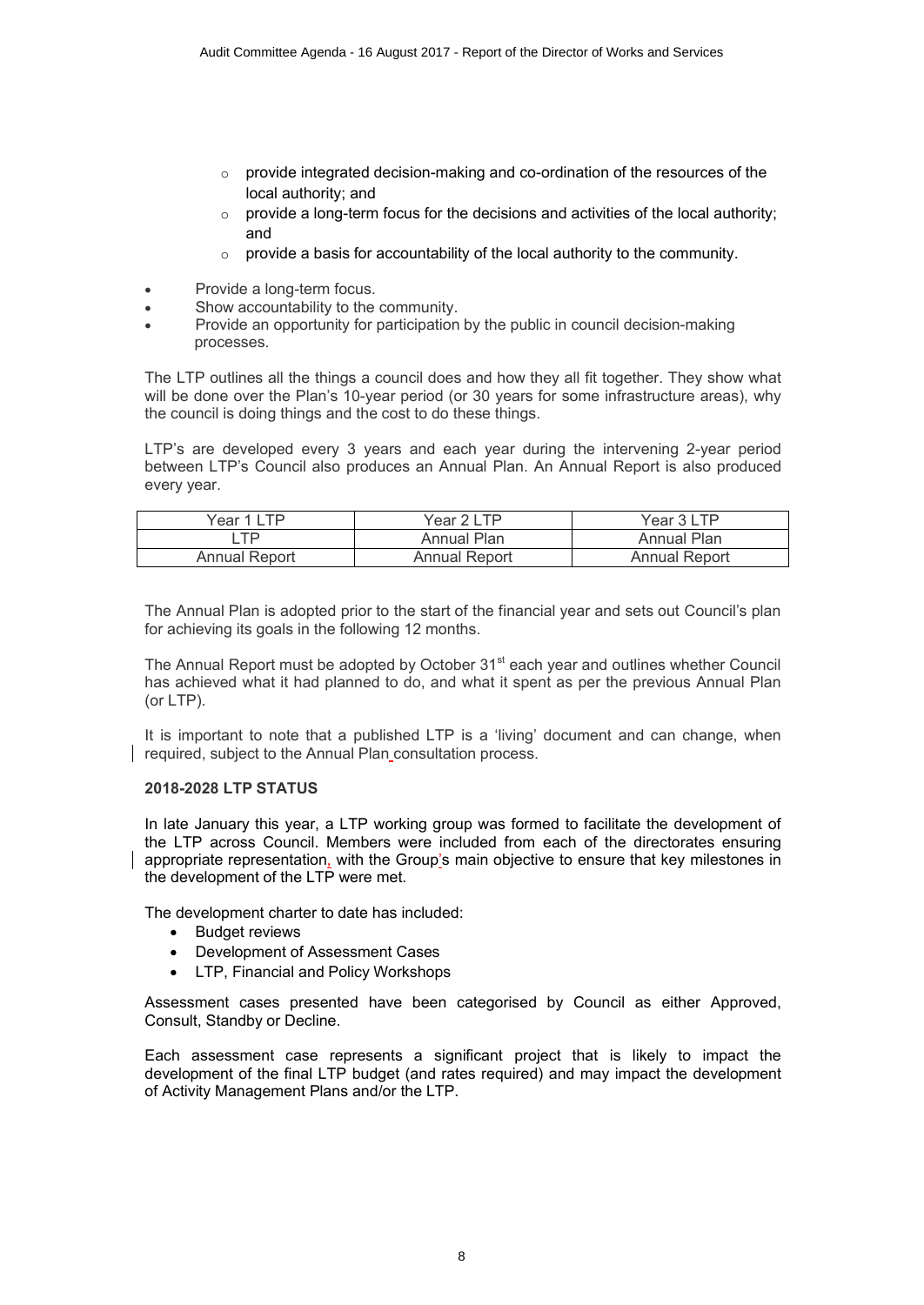As at 3 August, the status of each of the 51 Assessment cases presented to Council is as follows:

- 1 declined
- ∑ 5 put forward for consultation
- 31 approved; of these 13 have not been included in budgets.
- ∑ 14 on standby

A critical path for the LTP has been developed:

By 31 August 2017

- 1. Budgets reopened to allow for changes per assessment cases and as a result of a review of staff salary and wage forecasts. This is based on updated wage data following the completion of recent remuneration reviews.
- 2. Staff continuing to develop and write respective Activity Management Plans.
- 3. Infrastructure Asset Revaluations completed.
- 4. Completion of Assessment Cases
	- a. Budgets for those assigned Approved or Consult included in Council's budget templates.
	- b. Reports provided to Council for those cases on standby requiring additional information.

September & October 2017

- 1. First draft of Activity Management Plans completed for Peer review (Mid September).
- 2. Funded Depreciation and Modelling completed (Infrastructure Assets).
- 3. Financial and Infrastructure strategies drafted.
- 4. Council Workshop required Mid October: Priority Setting of Growth Projects.
- 5. Council Workshop required: Full draft presentation of LTP budgets and supporting documentation.

By mid-November Activity Management Plans will be ready to be considered and adopted by Council followed shortly thereafter by the Financial and Infrastructure strategies. The first of three audits by Audit New Zealand are planned for the end of November 2017.

Whilst the Project Manager is currently on leave, the project continues to be managed by the Project Team and work on the Activity Plans and budgets continues in the departments.

#### **LTP Risks**

Given the extent of the work required to complete all of this within the legislated timelines, a matrix has been develop to identify the likelihood, impact and possible mitigation measures for risks to the LTP timeline. This was overviewed to Councillors at the last LTP workshop.

As at 3 August, 20 Risks have been identified, this is included as Appendix 1. Summarily the register has been distilled to key high level risks that governance should be aware of.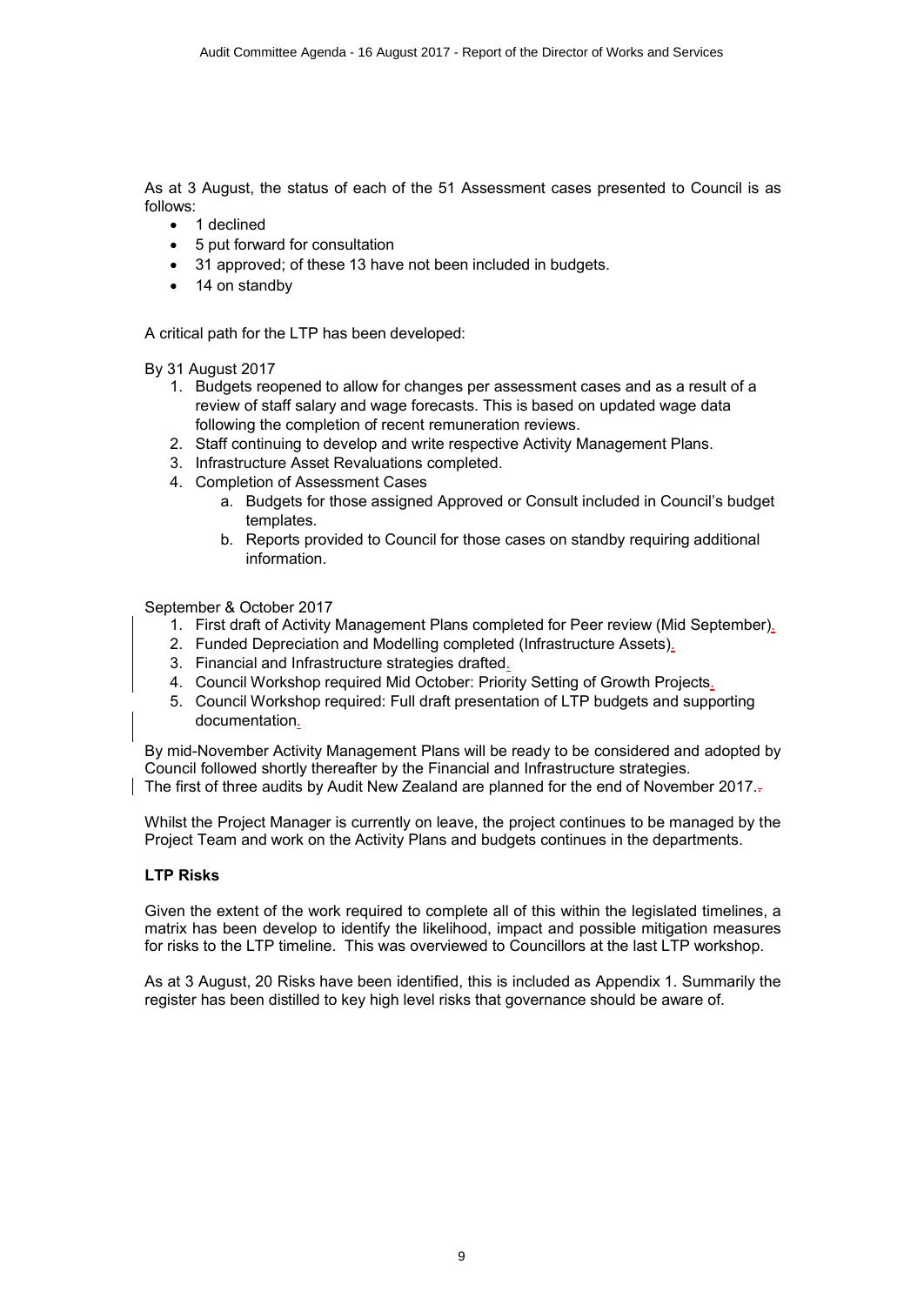The key Risks which remain high after controls are:

| <b>Risk</b> |                                                                                                                                                      |
|-------------|------------------------------------------------------------------------------------------------------------------------------------------------------|
| 13          | All Plans are not completed within allocated timeframes                                                                                              |
| 14          | Peer reviews identify technical flaws in the activity plan approach<br>and plans need reworking                                                      |
| 15          | Activity Plans individually deliver an unmanageable LTP<br>Outcome as a whole                                                                        |
| 16          | Significant change to existing LTP including consulting impacts<br>on staff resourcing of LTP 18-21                                                  |
| 17          | New Projects or Staff Change Projects needing direct input from<br>Activity Managers and LTP team diverts attentional and resource<br>from LTP 18-21 |

#### **Resources and Changes**

There is already tenuous balance between the capacity of staff to develop the LTP (and all ancillary requirements) and manage their typical core jobs.

Events that will negatively influence this balance include:

- 1. Conflicting work priorities for staff
- 2. New projects
- 3. Organisational changes
- 4. Changes to existing legislation or Council policies or priorities (this includes the current 2015-2025 LTP)

#### **Peer Review and Audit Process**

Activity Management Plans and the LTP will be subject to internal (and in some cases external) peer review and audit. Should a review find that requirements are not met this will affect the article in question and may have a domino effect on any other documents that succeed, precede or otherwise have a dependency on.

#### **Mitigation measures**

Whilst it is accepted that there is additional pressure on staff and resources during this time, it remains that the development of the LTP exists in addition to the normal core function of Council.

Any other additional work; new projects, policy changes, organisational changes etc, should be carefully considered if it is required to commence before late November.

Furthermore, given the criticality of timing regarding LTP development there are few remaining opportunities to bring information before Council before the November audit.

Focussed staff reporting and Council governance will be required to ensure the categorisation of 'standby' assessment cases to ensure timeframes are met, i.e. that these cases are either approved, declined or signalled for consultation.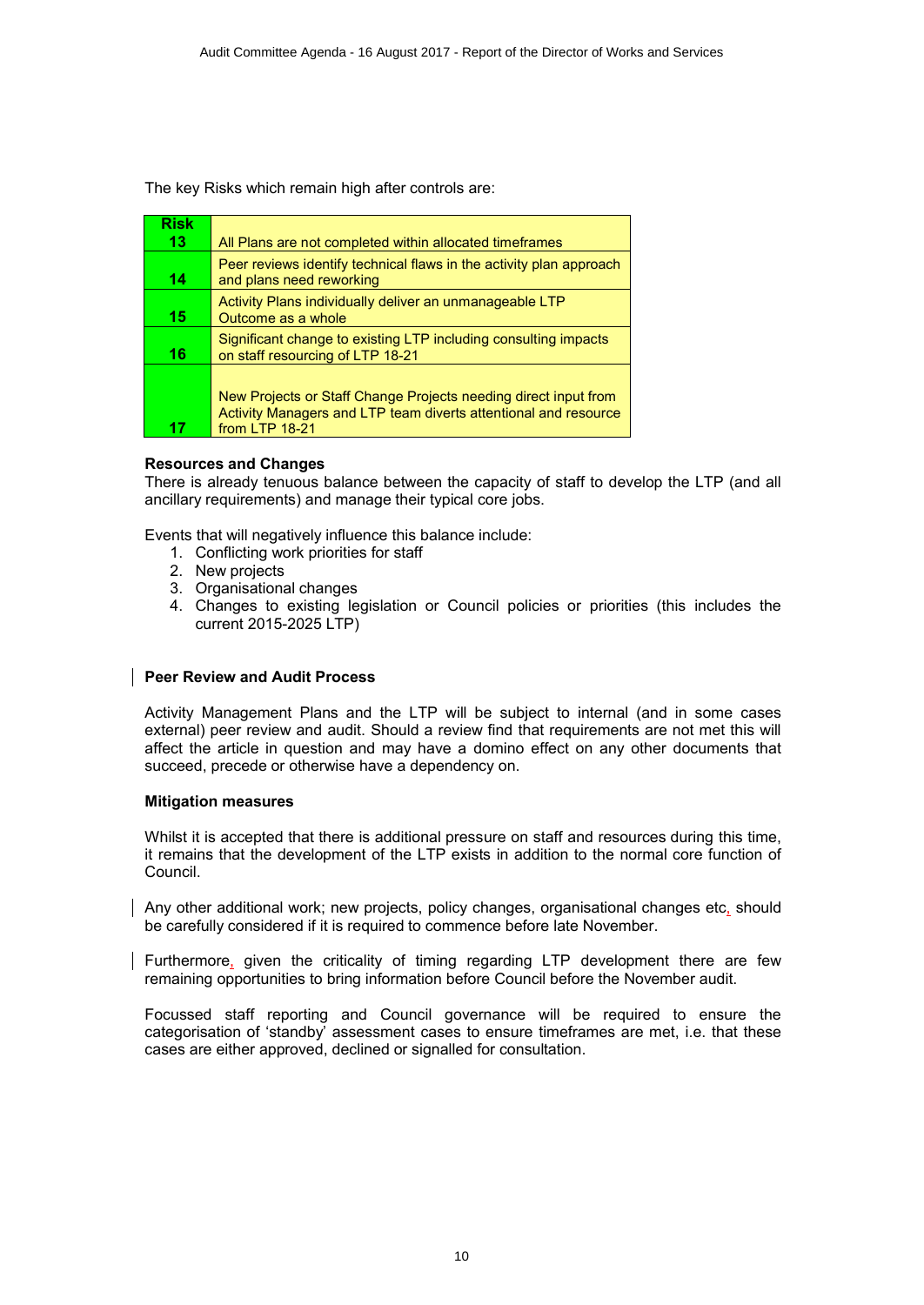#### **CONCLUSION**

The development of the 2018-2028 LTP is currently on track to be ready for the first audit late November.

There is considerable pressure on staff during this time to complete the required development of Plans and to create documents to support these. However, provided there are no new projects introduced, significant changes to Council policies or organisational changes, it is expected that milestones for the LTP development will be met.

\*\*\*\*\*\*\*\*\*\*